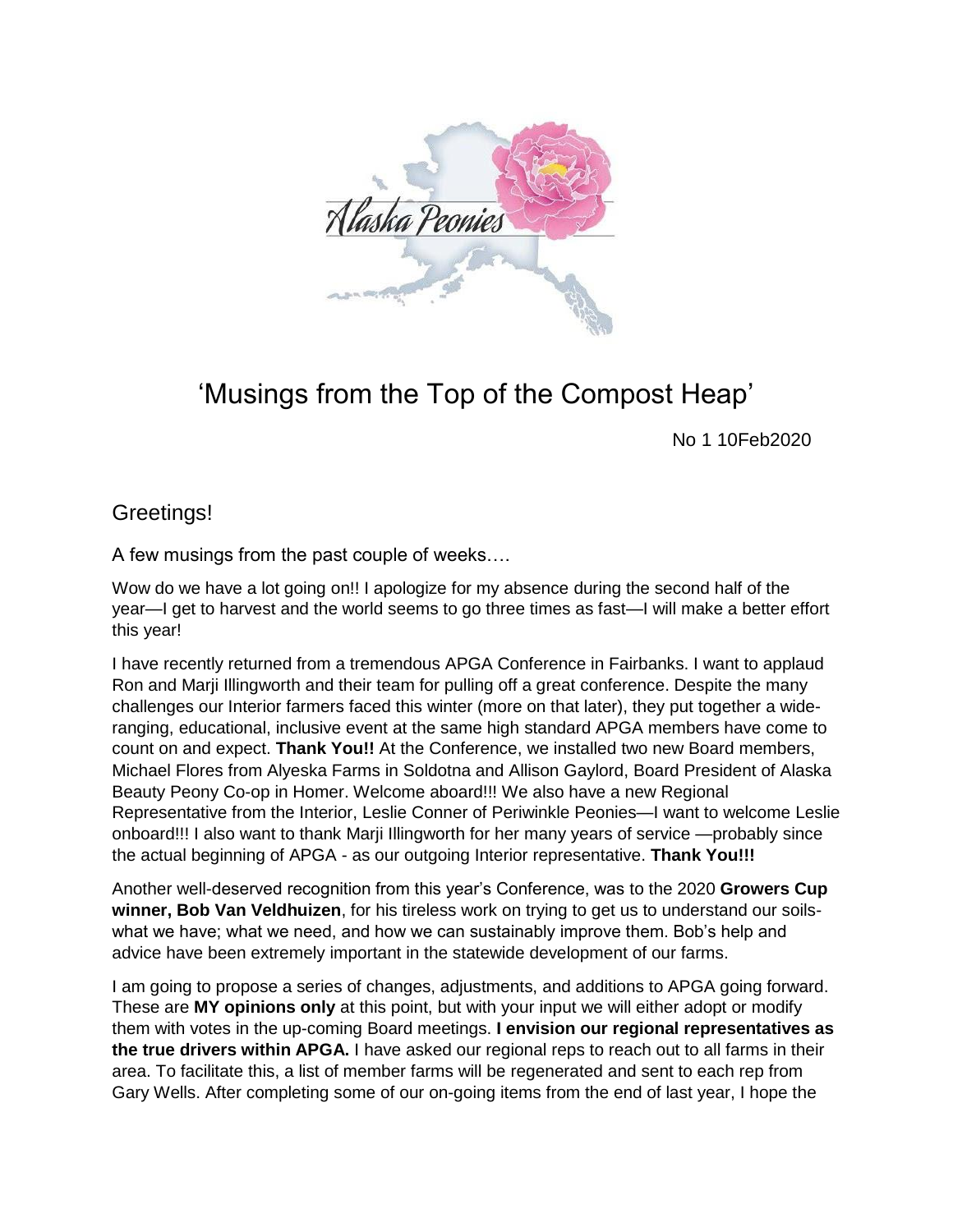agenda for up-coming meetings will be driven by the needs and concerns put forth by the regional reps, rather than an agenda that is directed by the president.

The most immediate items that I want to handle, by no later than March's Board meeting, (we can discuss at this month's meeting) are:

- $\triangleright$  Table the discussion of becoming a for-profit Organization for at least the next two years, and here's why. First off, we don't have the money to initiate it, secondly, most growers that have approached me aren't interested in the change, and thirdly, our current 501C3 status might allow some money-making opportunities without having to change our charter.
- $\triangleright$  Not merge with the Alaska Peony Society—we are trying to overcome the perception we are hobby growers.
- $\triangleright$  I think we should have the annual conference full-time in Anchorage—good facilities more centrally located and less regional tribalism. The 2021 conference is already scheduled for Anchorage—we also need to immediately get a Conference committee in place.
- $\triangleright$  I would also like to proceed forward with a name change from APGA to simply the Alaskan Peony Association. All coops, pack houses, brokers, etc. are now naturally part of our family and a committee will determine the best rates and how to incorporate them physically into our community.

What I want to accomplish in the next year or two is that our organization **has to be focused on quality**—all the how's, when's, what's, and how much's, mean nothing unless we produce the best quality product consistently across the state. I received a lot of push back from members associated with my proposal last fall on how to ensure uniform quality. The gist of the problem is no one wanted to police another farm and no one wanted to be policed. A renewed push for consistent quality needs a base on which to build from. With help and guidance from Pat Holloway, our Research Committee chair, we will produce an Alaskan Peony Production Manual for APGA members. Over the last couple of conferences, it has become apparent that so much new (and exciting) information has been developed from results of our Specialty Crop Block and TASC grants that it has exceeded out ability to communicate it to our membership. I came home last week overwhelmed with climate change considerations; post-harvest fungal info to process, thrips biology to digest, post-harvest atmospheric controlled chambers, and a new view of our position and timing within the world flower community—just to scratch the surface of all of the new info to incorporate and respond to.

Over the next year I will endeavor to secure a paragraph or two, from the different researchers, on what we on the farm should know and include them in my Musings. Additionally, Pat and I, with input from many others, will attempt to translate current research into actionable on-farm practices to include in our Manual. The most difficult step in developing any project is the first one… it is much easier to add to or modify something already written. Consequently, I have attached to this Musing our farm's, Boreal Peonies, Procedures Manual as the template around which we can build a manual. This is **NOT** to be considered guidelines on how to run your farm—it is what we do 25-miles east of Fairbanks and may not be appropriate or accurate for your farm. I think it will serve as a platform to allow additions, discussions and ultimately the production of a more comprehensive, up-to-date Manual for the state. It also does not include post-harvest/marketing and my hope is a packhouse with similar written procedures will allow us